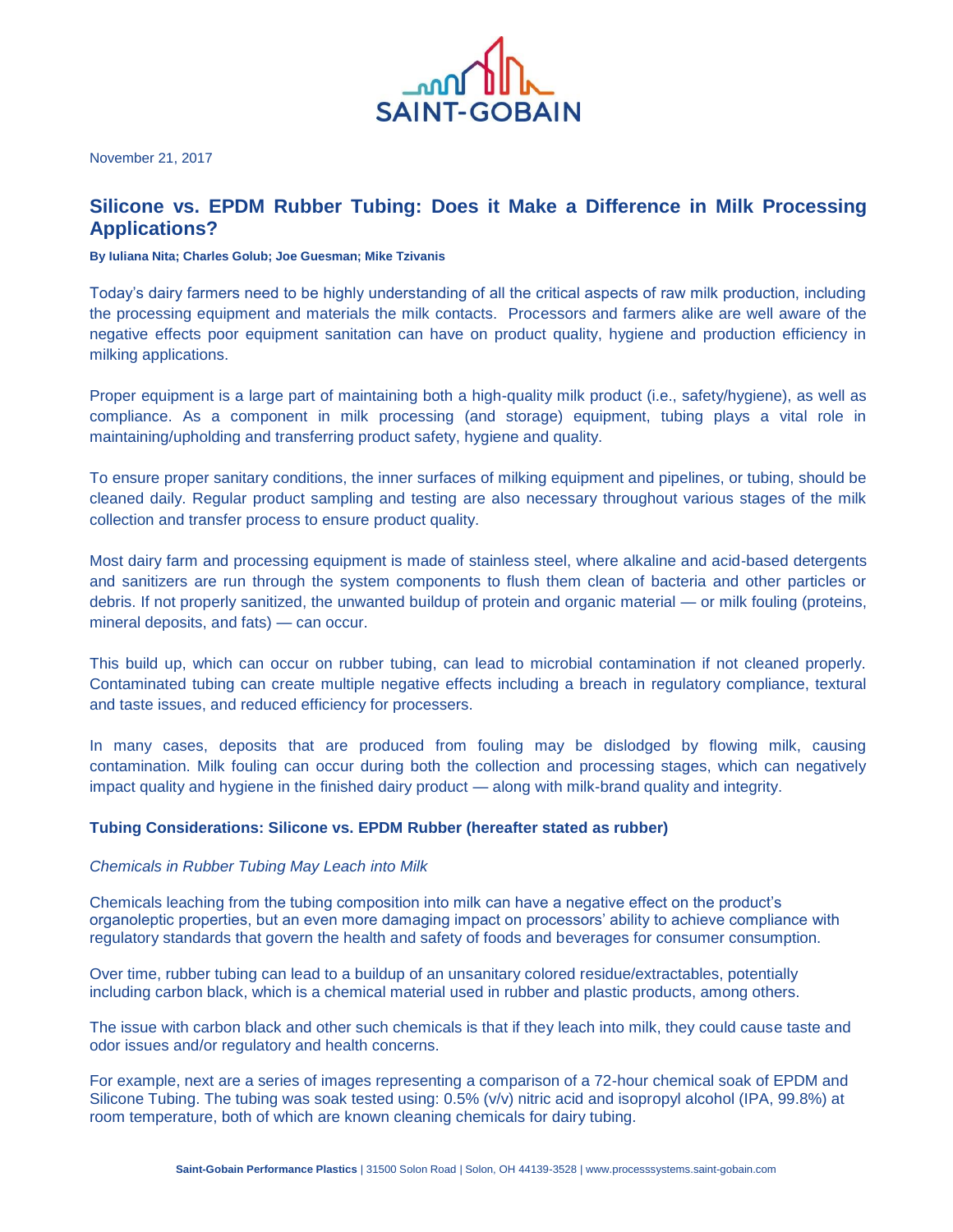**Image 1:** Silicone Tubing (on left) and EPDM Tubing (on right) in 0.5% nitric acid – day one (initial).



**Image 2:** Silicone Tubing (on left) and EPDM Tubing (on right) in 0.5% nitric acid – 72 hours.



**Image 3:** Silicone Tubing (on left) and EPDM Tubing (on right) in IPA – day one (initial).

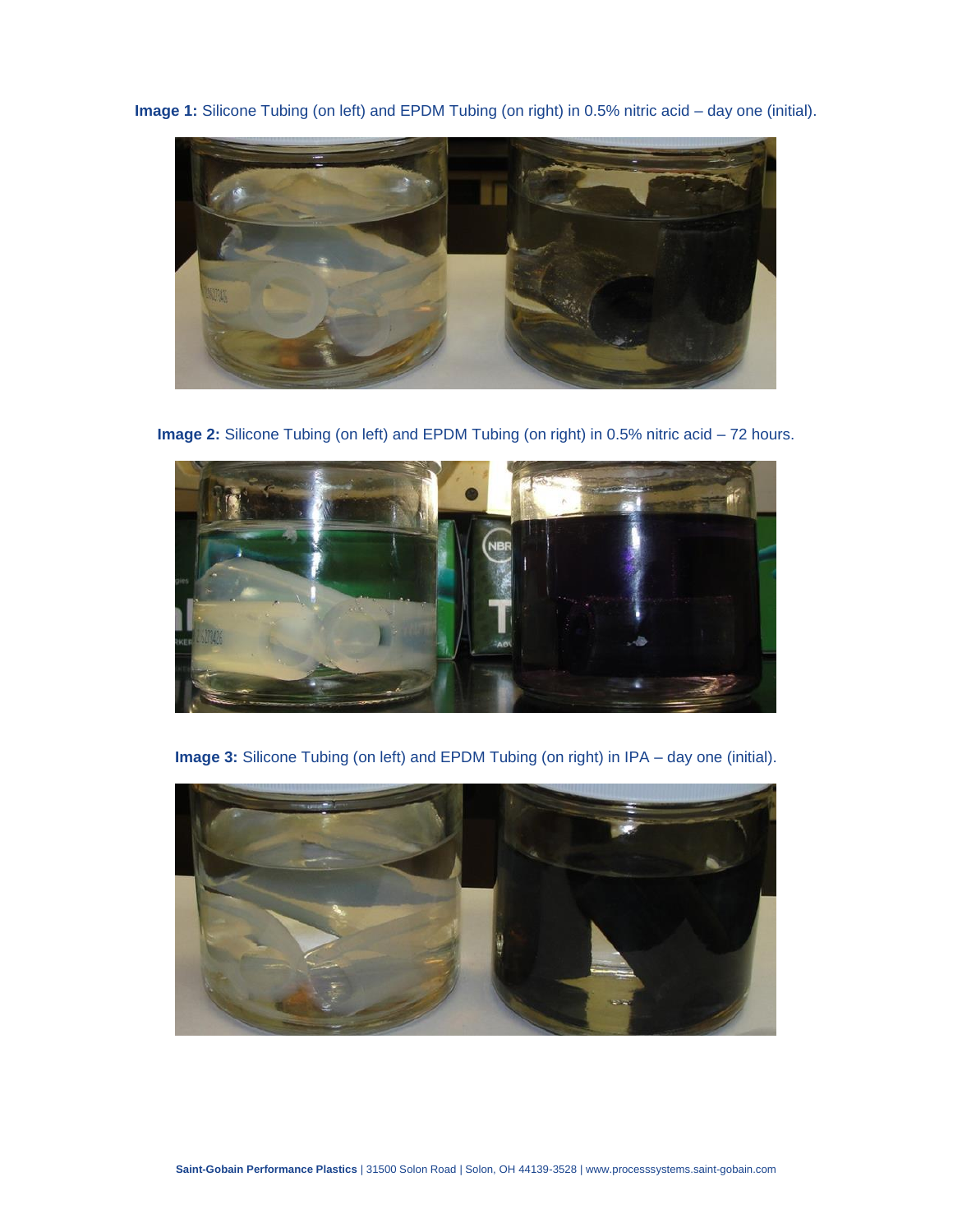# **Image 4:** Silicone Tubing (on left) and EPDM Tubing (on right) in IPA – 72 hours.



# **Tubing Tests: Rubber and Silicone**

The Saint-Gobain Northboro Research & Development Center — the second largest multi-disciplinary R&D center for the Saint-Gobain Group located in the United States — tested tubing samples, including rubber tubing and Saint-Gobain Tygon® II silicone tubing.

The goal was to relatively compare the amount of organic semi-volatile and non-volatile extractables between silicone and rubber tubing after soaking it in DI water (representing the aqueous nature of the milk) and 0.5% nitric acid solution (representing the cleaning chemicals used to clean the tubing). Following are the key gas chromatography (with mass spectrometer detector) results from the testing, taken from an April 2017 analytical report:

**Figure 1:** GCMS chromatogram with liquid injection of Tygon II tubing extracted 72hr in DI water at room temperature, DI water was vacuum oven dried 100ºC-72hr, any residue was dissolved using methanol and this methanol solution was analyzed:

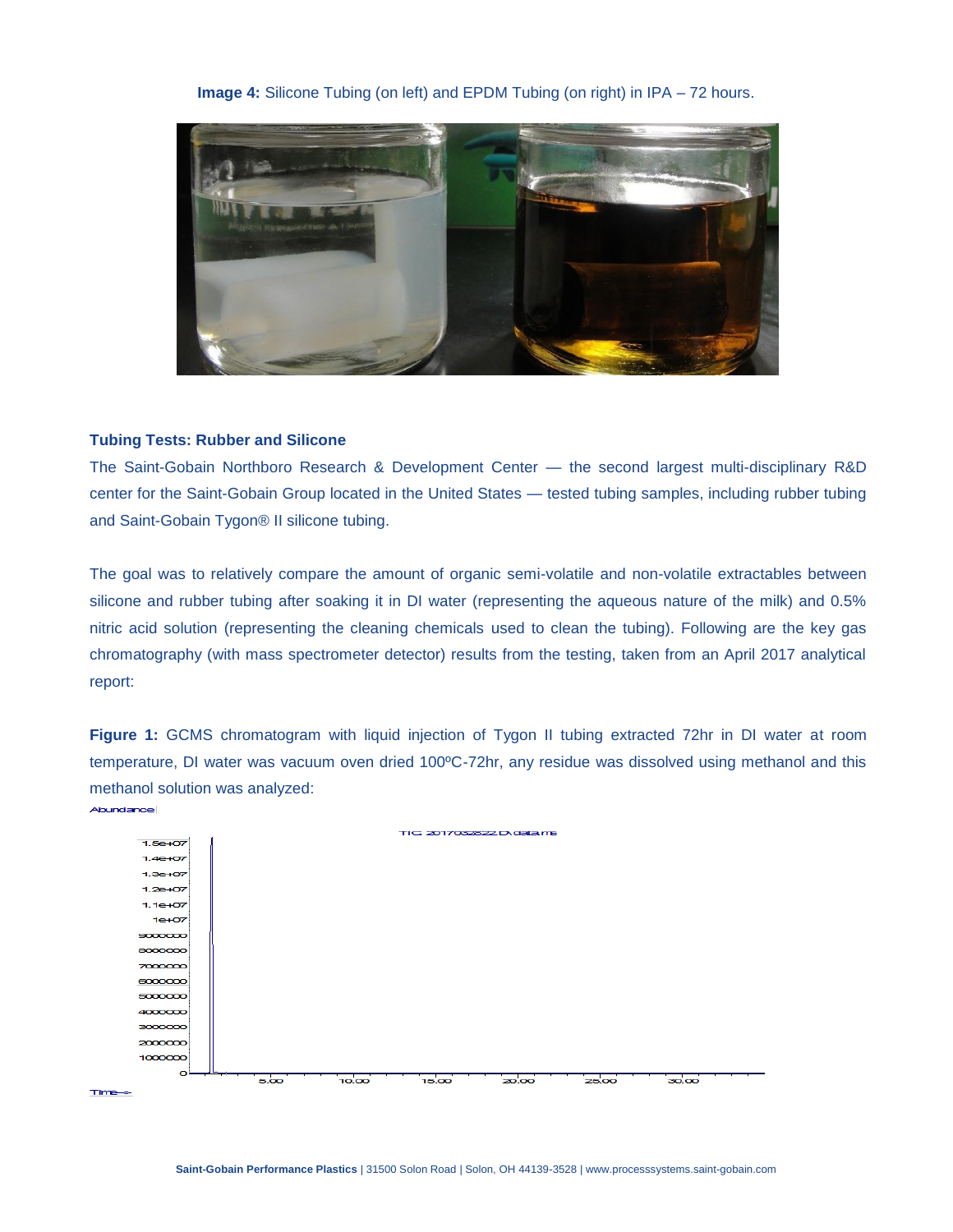**Figure 2:** GCMS chromatogram with liquid injection of Tygon II tubing extracted 72hr in 0.5% HNO3 at room temperature, HNO3 was vacuum oven dried 100ºC-72hr, any residue was dissolved using methanol and this methanol solution was analyzed:



**Figure 3:** GCMS chromatogram with head space of unbranded black rubber tubing extracted 72hr in 0.5% HNO3 at room temperature, HNO3 was vacuum oven dried 100ºC-72hr:



Abundance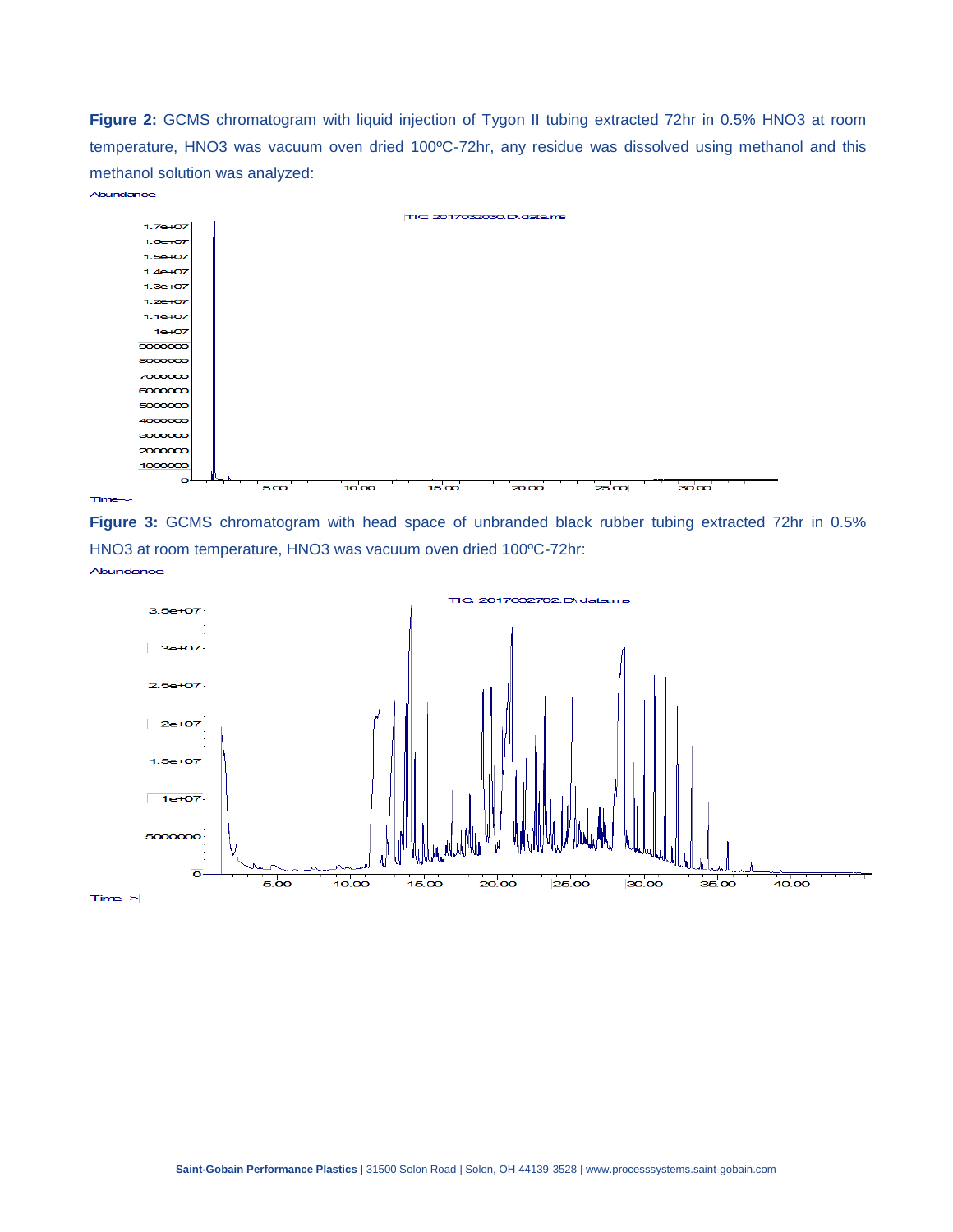**Figure 4:** GCMS chromatogram with head space of unbranded black rubber tubing extracted 72hr in DI water at room temperature, DI water was vacuum oven dried 100ºC-72hr:



As observed in the Figures above, the GCMS analysis for Tygon II silicone tubing shows one silicone-related peak with each solvent; the rubber tubing extracted at least 24 distinct chemical compounds. These findings clearly demonstrate that silicone is a much cleaner tubing material vs. rubber under these testing conditions.

# **Protection Through Appropriate Tubing Selection**

# *Tubing Selection and Solutions*

One effective course of action dairy farmers and processors can take to ensure product quality, safety and regulatory compliance in milking applications is to evaluate and specify appropriate tubing solutions.

It is critical in specifying proper equipment to ensure organoleptic properties are unaffected (or have limited effect) from dispensing tubing materials.

From initial collection to transfer, processing and more, tubing is a key component in nearly every part of the milking process. This means that there are several touchpoints or opportunities for milk to become contaminated if proper tubing is not specified.

Plus, unclean milking systems foster bacteria growth, which can lead to hygiene issues and milk products with limited shelf life — not to mention potentially harmful implications for consumers.

A key consideration in the selection process should include tubing that exhibits performance properties that meet the milking equipment industry's specific needs, such as flexibility in hot and cold temperatures (for proper fitting installation and retention), resistance to kinking, hardening, fat absorption and durability (to ensure long and reliable service life), among others.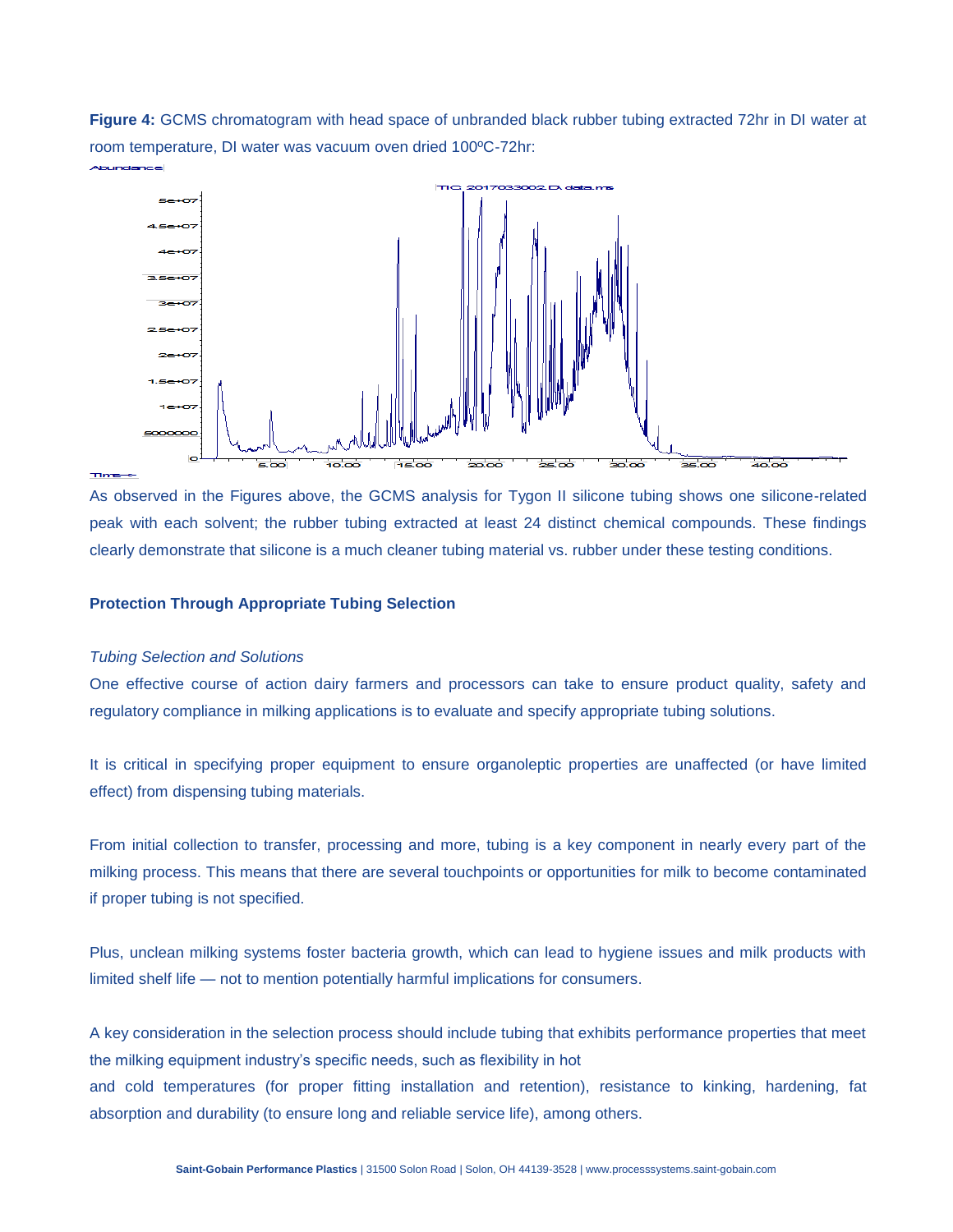Additionally, it is important to ensure the milk tubing has been rigorously tested and proven to perform under the various conditions that can be encountered in a milking application.

# *Tested Tubing Products That Perform*

[Saint-Gobain's Tygon II](http://www.processsystems.saint-gobain.com/tygon-ii-tubing.aspx) is a high-performing silicone tubing engineered with a smooth surface and inner bore that resists sticking, encrustation and bacteria growth, while reducing the potential for particle entrapment. Also, Tygon II does not contain the level of additives and by-products as compared to EPDM rubber that could leach into milk and alter the quality of the milk.

Tygon II silicone tubing also provides flexibility for hot and cold temperatures, along with durability for long and reliable service; it also offers resistance to kinking and tearing.

Additional products that Saint-Gobain offers to this market include [Tygon S3™ M-34-R milk tubing](http://www.processsystems.saint-gobain.com/tygon-s3-m34r-tubing.aspx) which is entirely clear, allowing for immediate visual inspection and verification of cleanliness. Its smooth, non-porous inner surface also reduces the occurrence of buildup from butterfat, milkstones and milksoil and can help to eliminate the possibility of bacteria growth within the milk transport line.

Long-lasting Tygon S3 M-34-R tubing is also extremely flexible and installs quickly and easily fits milk handling equipment. Tygon S3 M-34-R is specially formulated to reduce the risks that can occur with the use of rubber tubing, such as cracking, aging and improper hygiene.

For more information on how to protect food and beverage quality and safety with high-performance tubing solutions, visit [www.processsystems.saint-gobain.com.](http://www.processsystems.saint-gobain.com/)

#### *Authors:*

*Iuliana Nita Global Marketing Manager, Food & Beverage PROCESS SYSTEMS SAINT GOBAIN [iuliana.nita@saint-gobain.com](mailto:iuliana.nita@saint-gobain.com)*

*Charles Golub Senior Research Engineer Fluid Systems SAINT GOBAIN [Charles.S.Golub@saint-gobain.com](mailto:Charles.S.Golub@saint-gobain.com)* *Joe Guesman Applications Engineering Manager Process Systems SAINT GOBAIN [Josef.E.Guesman@saint-gobain.com](mailto:Josef.E.Guesman@saint-gobain.com)*

*Mike Tzivanis R&D Group Leader Fluid Systems SAINT GOBAIN [Michael.J.Tzivanis@saint-gobain.com](mailto:Michael.J.Tzivanis@saint-gobain.com)*

*About Saint-Gobain*